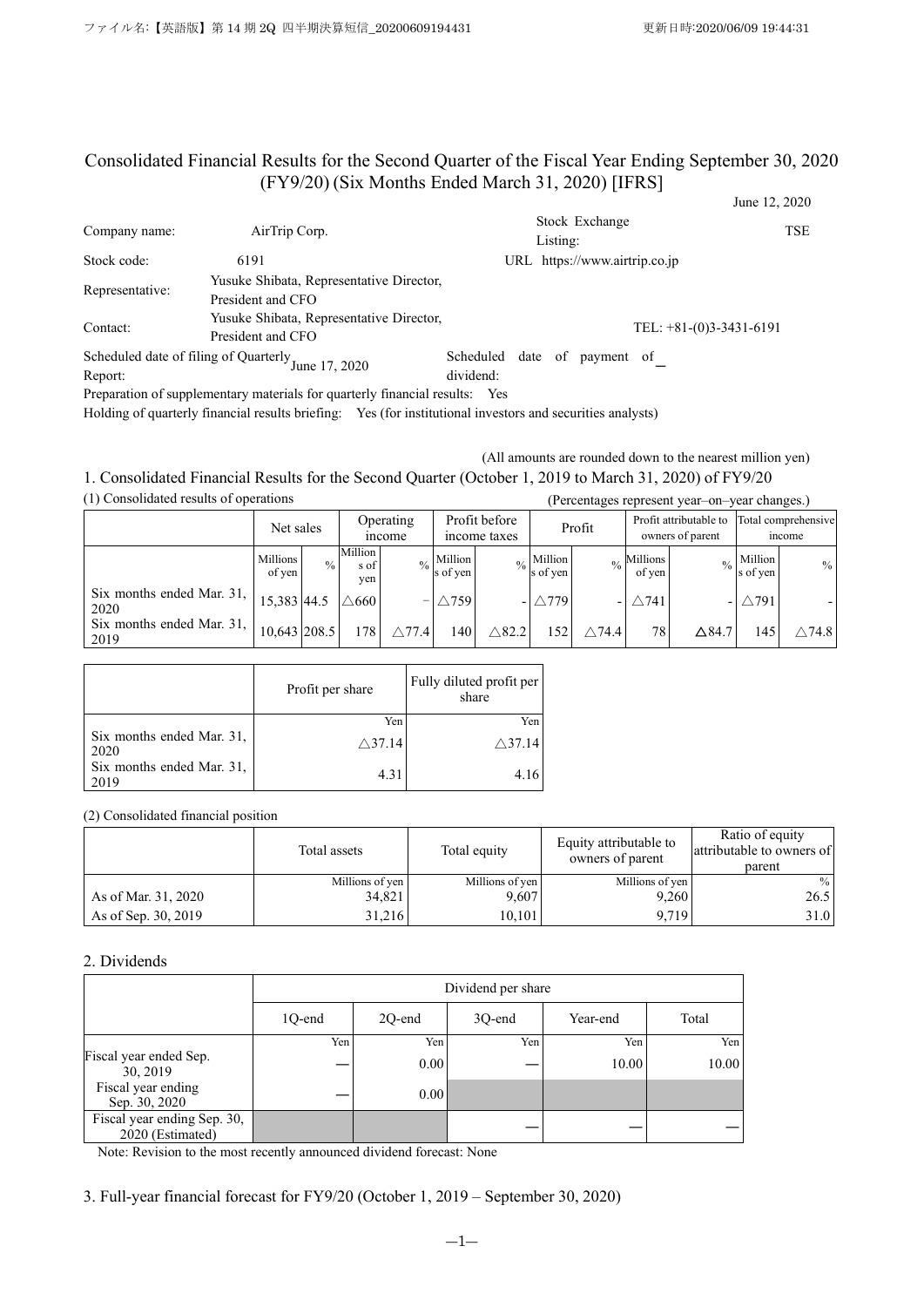The full-year financial forecast has yet to be determined because the environment surrounding the Company has changed dramatically due to COVID-19, making it very difficult to forecast the full-year financial results at the present time.

The Company will carefully assess the impact on its financial results and promptly make an announcement when it is possible to make a reasonable forecast.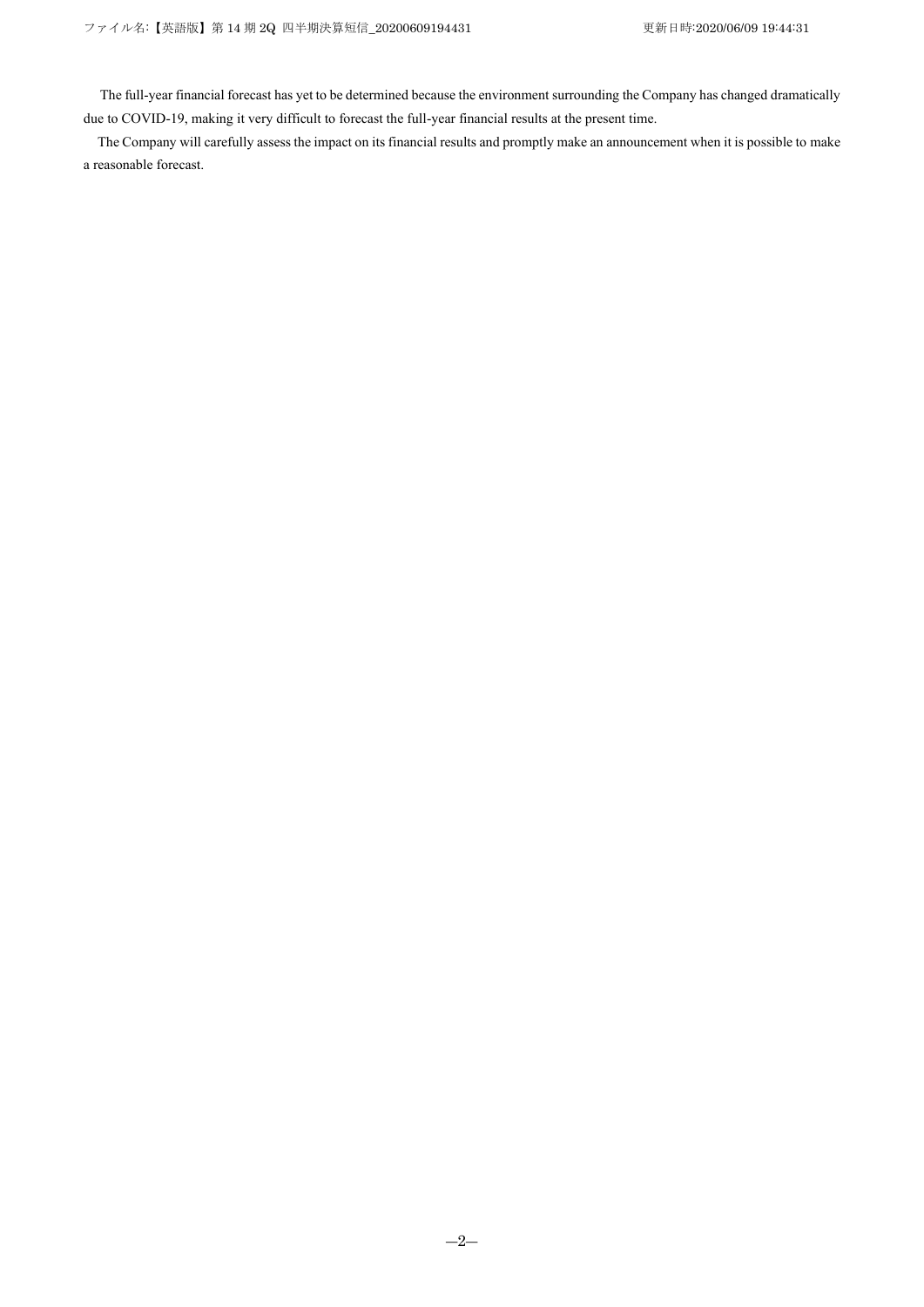18,140,989

# \* Notes

(1) Changes in significant subsidiaries during the period (changes in specified subsidiaries resulting in changes in scope of consolidation) : None

| Newly included: | - companies                                                                         | Excluded:           | - companies |            |                     |            |
|-----------------|-------------------------------------------------------------------------------------|---------------------|-------------|------------|---------------------|------------|
|                 | (2) Changes in accounting policies and accounting-based estimates, and restatements |                     |             |            |                     |            |
|                 | 1) Change of the accounting policy required under IFRS                              |                     |             | None       |                     |            |
|                 | 2) Changes in accounting policies other than 1) above                               |                     |             | None       |                     |            |
|                 | 3) Changes in accounting-based estimates                                            |                     |             | None       |                     |            |
|                 | (3) Numbers of outstanding shares (common stock)                                    |                     |             |            |                     |            |
|                 | 1) Number of shares outstanding as of the end of the                                | As of Mar. 31, 2020 |             | 20,115,300 | As of Mar. 31, 2019 | 19,801,300 |

period (including treasury shares) 2) Number of treasury shares as of the end of the period As of Mar. 31, 2020  $\vert$  35 As of Sep. 30, 2019 35 3) Average number of shares issued during the period  $\vert$  Six months ended Mar. 31, 2020 19,956,777 Six months ended Mar. 31, 2019

\* The financial report is exempt from the audit procedures performed by certified public accountants or audit corporations.

\* Explanation of appropriate use of earnings forecasts, and other special items

The consolidated financial forecast for the fiscal year ending September 30, 2020 has yet to be determined due to the difficulties of making a reasonable calculation of the forecast due to the COVID-19 pandemic.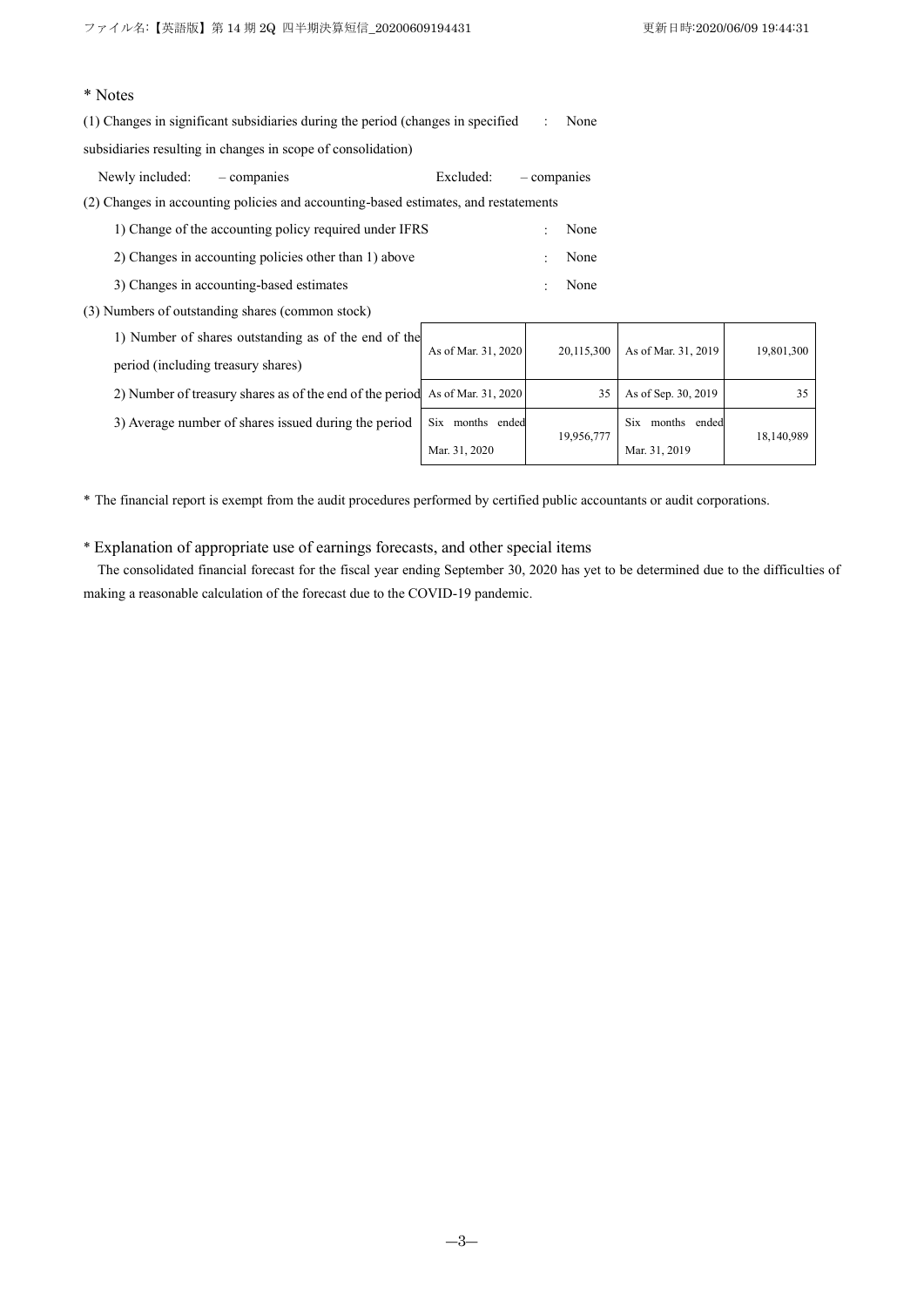# ○Contents of Attachments

| Condensed Consolidated Financial Statements and Notes to the Condensed Consolidated Financial Statements<br>2. |  |
|----------------------------------------------------------------------------------------------------------------|--|
|                                                                                                                |  |
|                                                                                                                |  |
| (2) Condensed Consolidated Statement of Income and Condensed Consolidated Statement of Comprehensive Income    |  |
|                                                                                                                |  |
|                                                                                                                |  |
|                                                                                                                |  |
|                                                                                                                |  |
|                                                                                                                |  |
|                                                                                                                |  |
|                                                                                                                |  |
|                                                                                                                |  |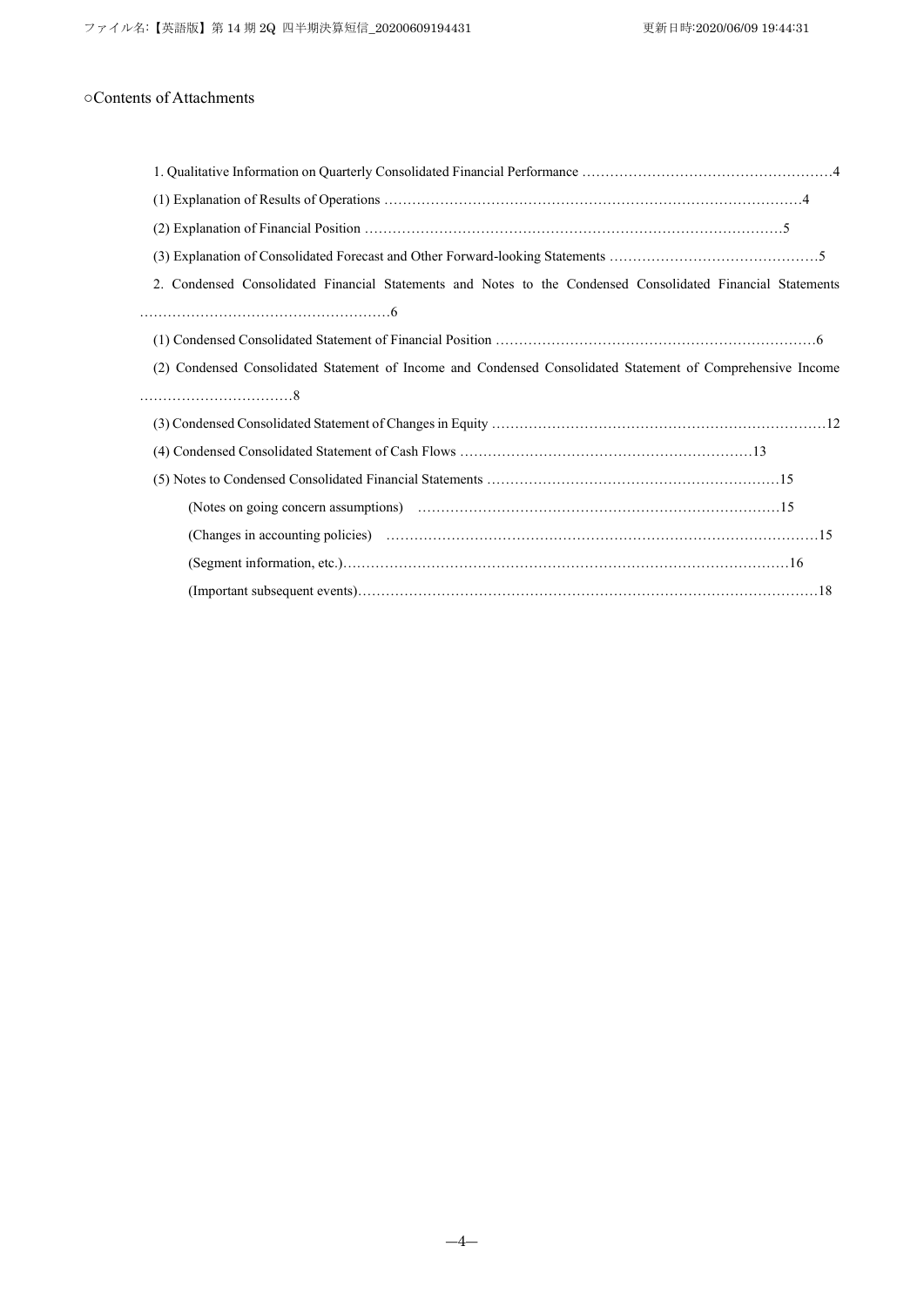### 1. Qualitative Information on Quarterly Consolidated Financial Performance

### (1) Explanation of Results of Operations

During the first six months of the fiscal year under review, the Japanese economic outlook was uncertain due to the stagnation of economic activity caused by the COVID-19 pandemic, as well as the trade tensions between the US and China and economic slowdown in China and Europe seen since the previous fiscal year.

In the travel industry, the number of foreign visitors to Japan in the period from January to March 2020 dropped 51.1% from the same period of the previous year and the number of Japanese citizens who left Japan in the same period fell 39.6% year on year, according to the statistics released by the Japan National Tourism Organization (JNTO). These figures reflect the international travel restrictions, lockdowns and other measures introduced by many countries due to the COVID-19 pandemic as well as the measures taken in Japan, such as stricter quarantine and the invalidation of visas, and travel demand is currently stagnating all over the world. The Company believes it is necessary to monitor future market trends as well as developments in the COVID-19 pandemic.

Under these conditions, the Company continued expanding its operations by seeking to diversify its service lines with a focus on sales of domestic airline tickets and international airline tickets as an online travel agency and investing in advertising to raise recognition of its main brand AirTrip. The Company also continued to enhance its services for foreign visitors to Japan, making the most of its online travel business expertise.

In the IT Offshore Development Business, which was launched in 2012, the Company steadily won customers in numerous business categories and increased the number of engineers employed, focusing on the development of lab-type facilities in Vietnam. The number of engineers hired grew to 1,000 as of the end of December 2019. In the Investment Business, which has been developing in earnest since the stock was listed, the Company has been investing in growing companies. As of the end of March 2020, the Company has invested in 64 companies.

In this business environment, during first six months of the fiscal year under review, the Group achieved consolidated net sales of 15,383 million yen, a consolidated operating loss of 660 million yen, a consolidated loss before income taxes of 759 million yen, and a consolidated loss attributable to owners of parent of 741 million yen.

Operating results by segment are as follows.

### (1) Online Travel Agency Business

The Group offers the following five services in the Online Travel Agency Business segment.

・BtoC services (operation of PC and smartphone websites for selling travel commodities directly to general consumers)

The Company implemented measures such as conducting mass marketing, strengthening SEM and overhauling its backbone systems to acquire new customers and improving user interfaces to increase the number of repeat customers. These contributed to a steady increase in the number of service users.

The recognition of the Company's brand AirTrip increased, and strategic pricing and the active input of branding costs were conducted to acquire customers.

・BtoBtoC services (travel content provision under brands owned by business partners)

The enhanced development of alliances with major partners, the provision of services to match the needs of major partners, and enhanced communication with partners contributed to an increase in service use. In addition, like the BtoC services, measures for marketing and alliances with an emphasis on increasing customer numbers were promoted.

・BTM services (centralized management of internal approval procedures and arrangements associated with corporate business trips) These services basically adopt a business model under which net sales expand in a manner that is linked with an increase in the number of corporate customers and a rise in their usage rate. The services achieved growth attributable to initiatives taken by the Group, including the addition of salespeople and the identification of existing customers who used the services at a relatively low rate.

・Services for foreign visitors (business of providing various BtoC services to visitors to Japan)

The Company offers various services for foreign visitors to Japan, including Wi-Fi rental, camping car rental, currency exchange and web media serves. In every business line, net sales and income grew steadily due to an increase in visitors to Japan, multilingual customer service and stronger marketing.

・Life innovation businesses and services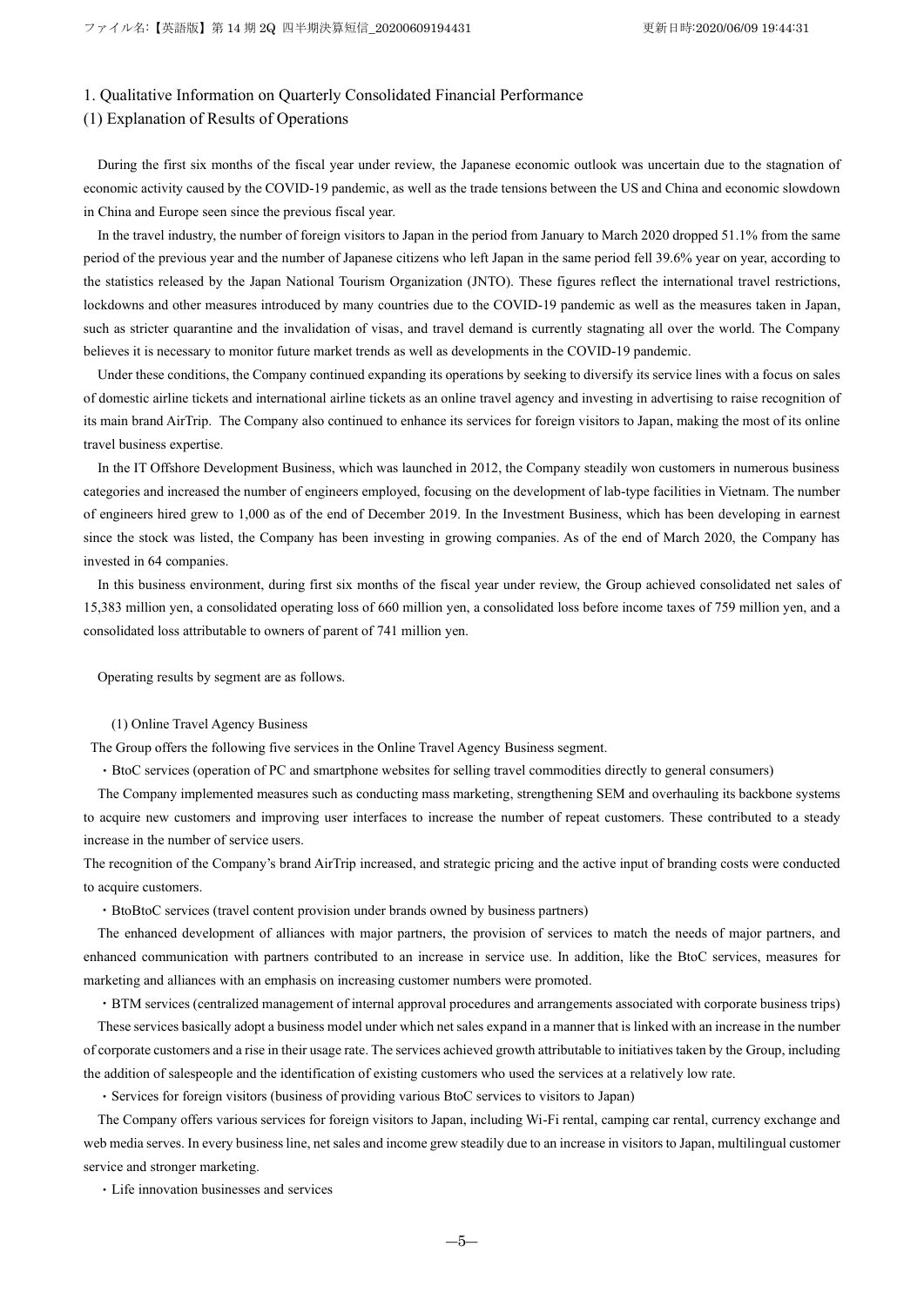The Company is leveraging the knowledge of various travel-related services it has built up through its AirTrip brand to launch new business lines aimed at improving convenience in many different aspects of customers' lives. Current business lines include e-mail magazines, the manufacture, sale and rental of travel carry cases, and the tea-processing business, and life innovation businesses and services are expected to expand significantly in the future with the addition of new services.

As a result of the factors stated above, net sales for the Online Travel Agency Business segment amounted to 14,295 million yen, and segment income came to 223 million yen in the first six months of the fiscal year under review.

#### (2) IT Offshore Development Business

In the IT Offshore Development Business segment, the Group offers lab-type facility development services to customers consisting mainly of e-commerce operators, web solution providers, and game and system developers in Ho Chi Minh, Hanoi and Da Nang in Vietnam.

The Company's lab-type facility development model is distinctive in that a team is formed with new dedicated staff members hired for each customer. The model also enables customers to confirm the state of lab-type facility development on demand. The Company assumes the assignment of dedicated staff members to each team on a medium- to long-term basis. For that reason, the success or failure of development depends on employing workers suited to customer demands and motivating the respective engineers more.

In addition, these services basically adopt a business model under which customers are billed on the basis of man-months and the number of workers. The number of engineers supplied to clients and the man-months affect net sales for them significantly. An increase in the number of engineers and a rise in the unit cost due to development streamlining contributed to sales growth in the fiscal year under review.

As a result of the factors stated above, net sales for the IT Offshore Development Business segment reached 1,016 million yen, and segment income totaled 53 million yen.

#### (3) Investment Business

In the Investment Business segment, the Group emphasizes synergies with the existing businesses and expands service lines through aggressive M&A and capital alliances. The Group is pursuing investment in growing companies to improve profitability. At the end of the second quarter under review, the Group had increased the number of companies in which it invests to .

As a result, net sales for the Investment Business segment stood at 71 million yen, and segment loss was 243 million yen.

#### (2) Explanation of Financial Position

### (Assets)

Total assets increased 3,604 million yen from the end of the previous fiscal year, to 34,821 million yen at the end of the second quarter under review. This result was mainly due to an increase of 4,696 million yen in right-of-use assets and a rise of 1,276 million yen in inventories, offsetting a decrease of 2,929 million yen in cash and cash equivalents.

### (Liabilities)

Liabilities increased 4,098 million yen from the end of the previous fiscal year, to 25,213 million yen at the end of the second quarter under review. This result primarily reflected increases of 709 million yen in operating payables and other operating payables and 4,808 million yen in lease liabilities, which offset a decrease of 1,822 million yen in other current liabilities.

#### (Net assets)

Net assets fell 494 million yen from the end of the previous fiscal year, to 9,607 million yen at the end of the second quarter under review. This result was mainly attributable to a decrease in retained earnings of 775 million yen.

### (3) Explanation of Consolidated Forecast and Other Forward-looking Statements

The full-year financial forecast has yet to be determined because the environment surrounding the Company has changed dramatically due to COVID-19, making it very difficult to forecast the full-year financial results at the present time.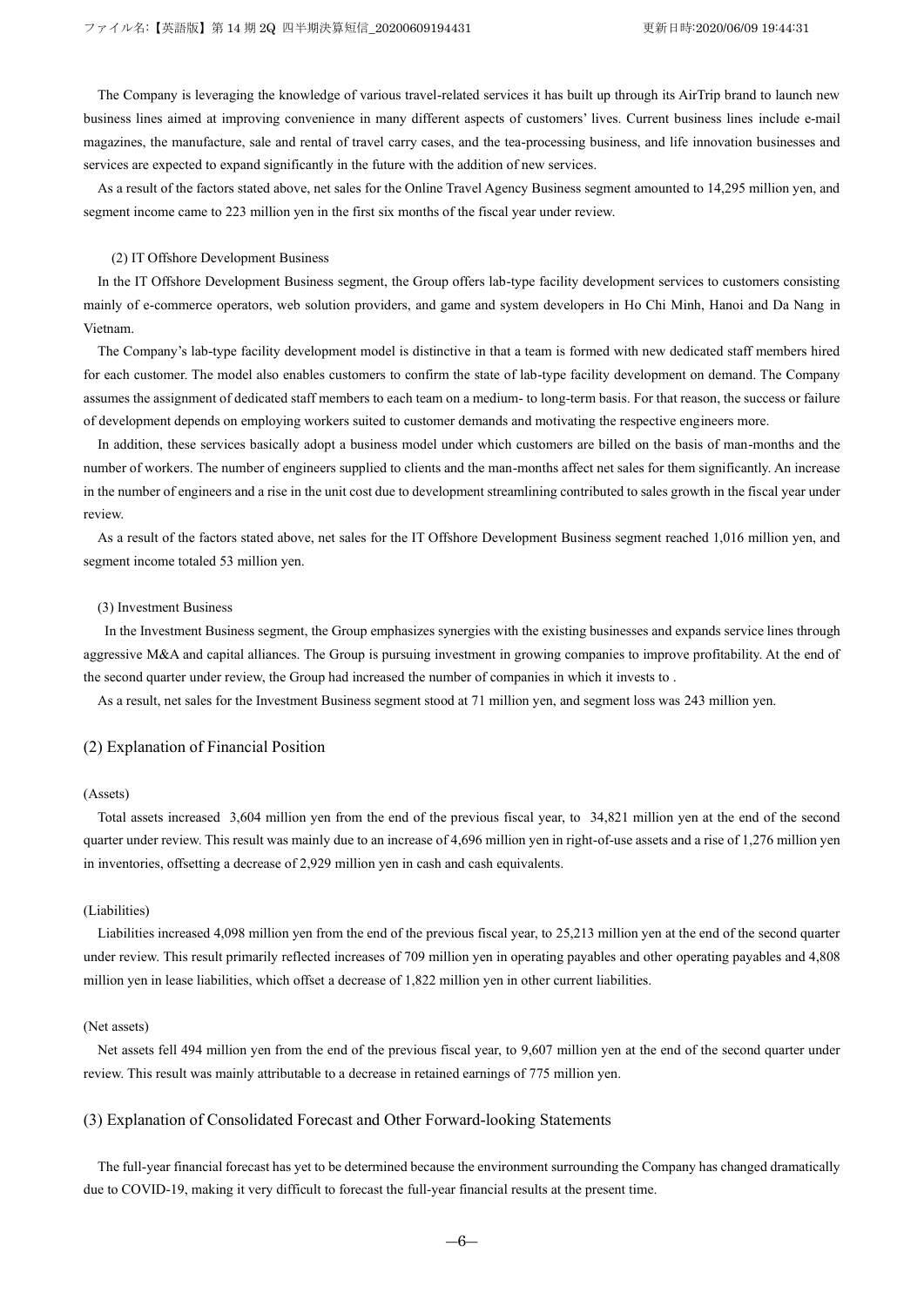The Company will carefully assess the impact on its financial results and promptly make an announcement when it is possible to make a reasonable forecast.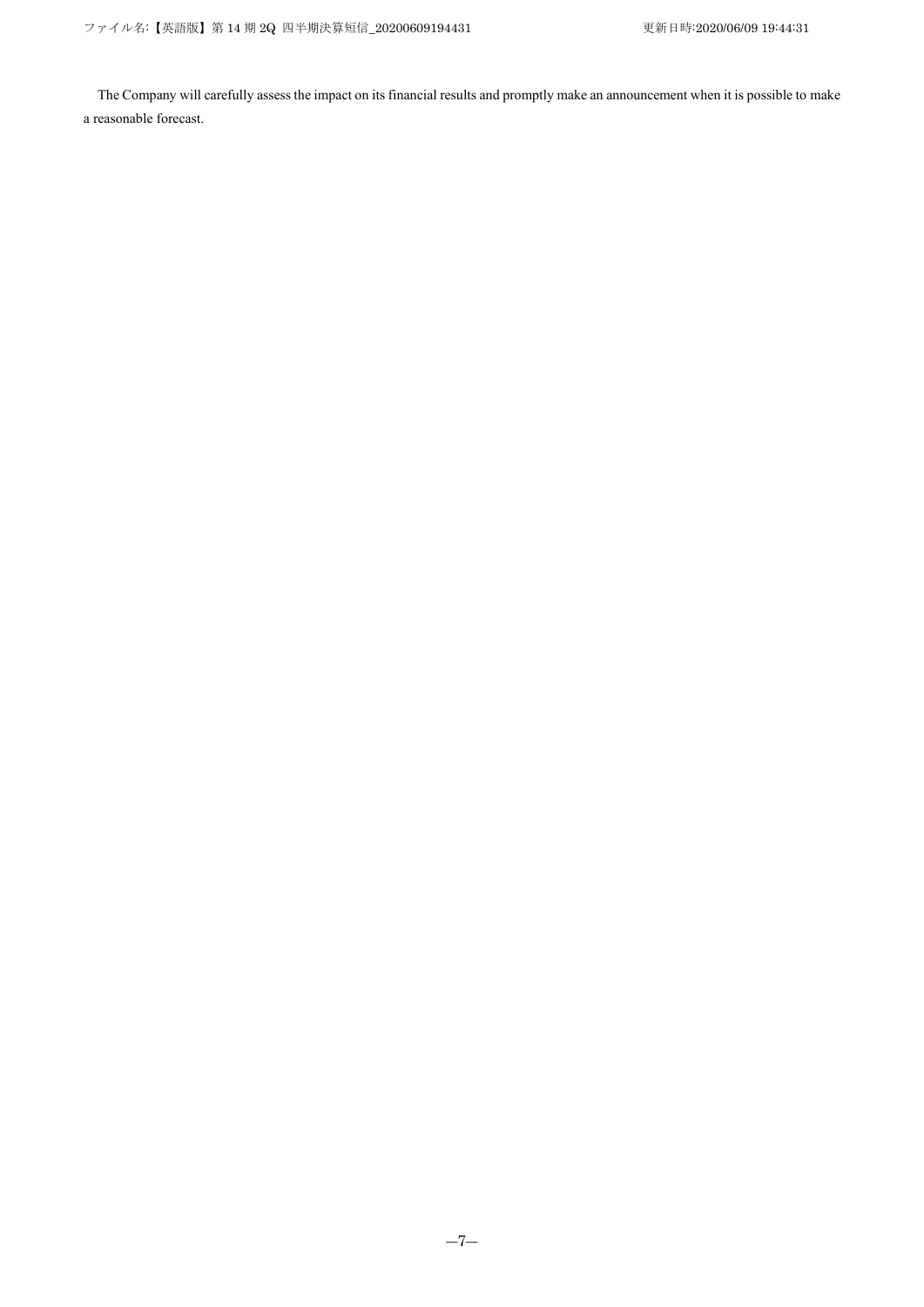2. Condensed Consolidated Financial Statements and Notes to the Condensed Consolidated Financial Statements (1) Condensed Consolidated Statement of Financial Position

|                                                             |                                 | (Millions of yen)                                  |
|-------------------------------------------------------------|---------------------------------|----------------------------------------------------|
|                                                             | FY9/19<br>(as of Sep. 30, 2019) | Second Quarter of FY9/20<br>(as of March 31, 2020) |
| Assets                                                      |                                 |                                                    |
| Current assets                                              |                                 |                                                    |
| Cash and cash equivalents                                   | 8,997                           | 6,067                                              |
| Notes and accounts receivable - trade                       | 5,239                           | 5,437                                              |
| and other receivables<br>Other financial assets             | 4,606                           | 4,790                                              |
| Inventories                                                 | 428                             | 1,704                                              |
| Other current assets                                        | 868                             | 903                                                |
|                                                             |                                 |                                                    |
| Total current assets                                        | 20,140                          | 18,903                                             |
| Non-current assets                                          |                                 |                                                    |
| Property, plant and equipment                               | 1,324                           | 1,795                                              |
| Right-of-use assets                                         |                                 | 4,696                                              |
| Goodwill                                                    | 5,861                           | 5,336                                              |
| Intangible assets                                           | 2,501                           | 2,387                                              |
| Other financial assets                                      | 1,103                           | 1,346                                              |
| Other non-current assets                                    | 59                              | 40                                                 |
| Deferred tax assets                                         | 226                             | 314                                                |
| Total non-current assets                                    | 11,075                          | 15,917                                             |
| Total assets                                                | 31,216                          | 34,821                                             |
| Liabilities and equity                                      |                                 |                                                    |
| Liabilities                                                 |                                 |                                                    |
| Current liabilities                                         |                                 |                                                    |
| Operating<br>payables<br>other<br>and<br>operating payables | 4,414                           | 5,123                                              |
| Interest-bearing debt                                       | 7,519                           | 7,757                                              |
| Lease liabilities                                           |                                 | 509                                                |
| Other financial liabilities                                 | 368                             | 339                                                |
| Accrued income taxes                                        | 189                             | 203                                                |
| Other current liabilities                                   | 3,224                           | 1,402                                              |
| Total current liabilities                                   | 15,717                          | 15,334                                             |
| Non-current liabilities                                     |                                 |                                                    |
| Interest-bearing debt                                       | 5,111                           | 5,217                                              |
| Lease liabilities                                           |                                 | 4,299                                              |
| Other financial liabilities                                 | 41                              | 51                                                 |
| Provisions                                                  | 85                              | $88\,$                                             |
| Deferred tax liabilities                                    | 136                             | 141                                                |
| Other non-current liabilities                               | 22                              | 80                                                 |
| Total non-current liabilities                               | 5,397                           | 9,878                                              |
| Total liabilities                                           | 21,114                          | 25,213                                             |
| Equity                                                      |                                 |                                                    |
| Capital stock                                               | 2,922                           | 2,934                                              |
| Capital surplus                                             | 4,175                           | 4,478                                              |
| Retained earnings                                           | 2,601                           | 1,825                                              |
| Treasury shares                                             | $\boldsymbol{0}$                | $\bf{0}$                                           |
| Other items of equity                                       | 19                              | 22                                                 |
| Total equity attributable to owners of                      |                                 |                                                    |
| parent                                                      | 9,719                           | 9,260                                              |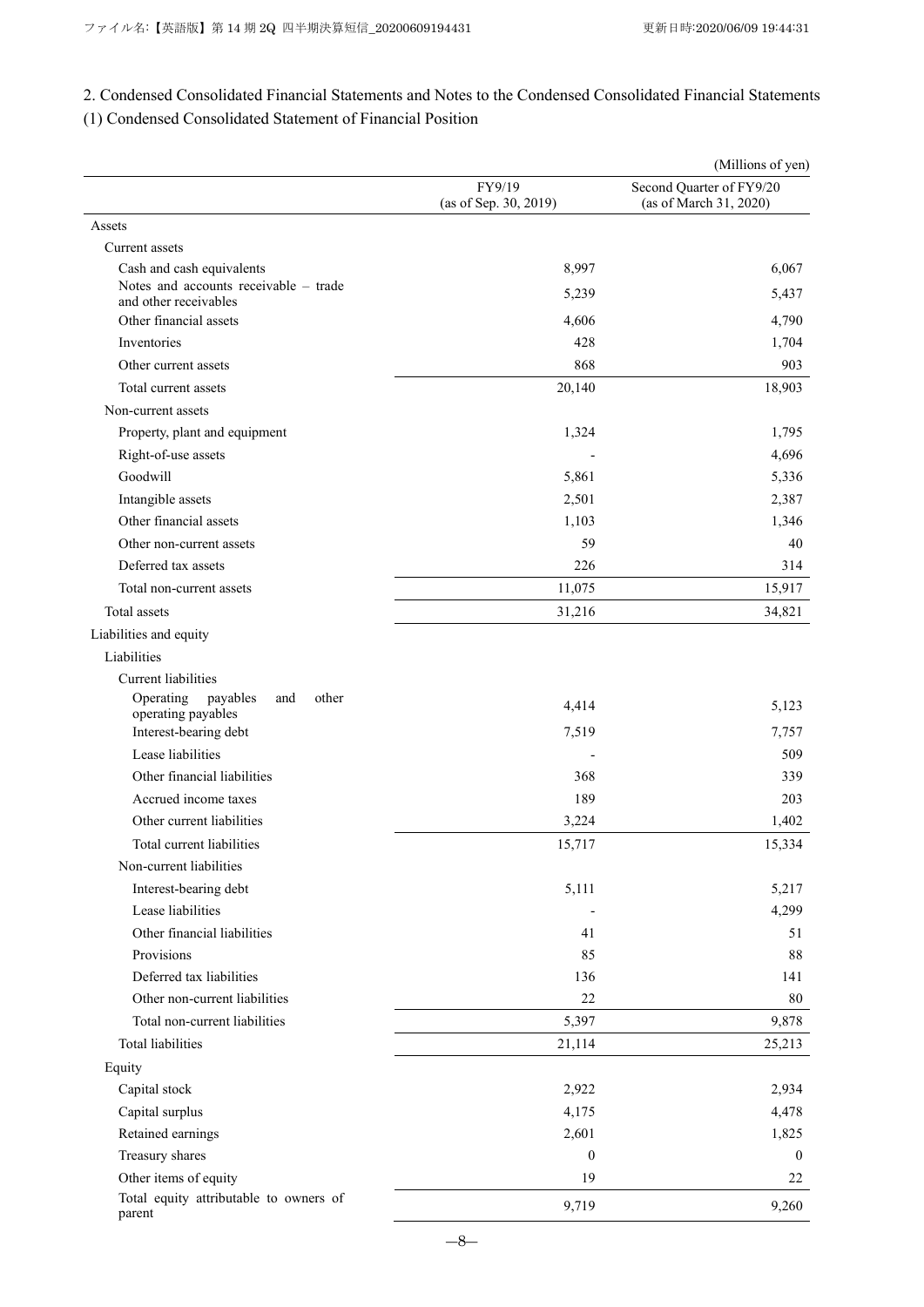| Non-controlling interests    | 382    | 346    |
|------------------------------|--------|--------|
| Total equity                 | 10.101 | 9.607  |
| Total liabilities and equity | 31.216 | 34,821 |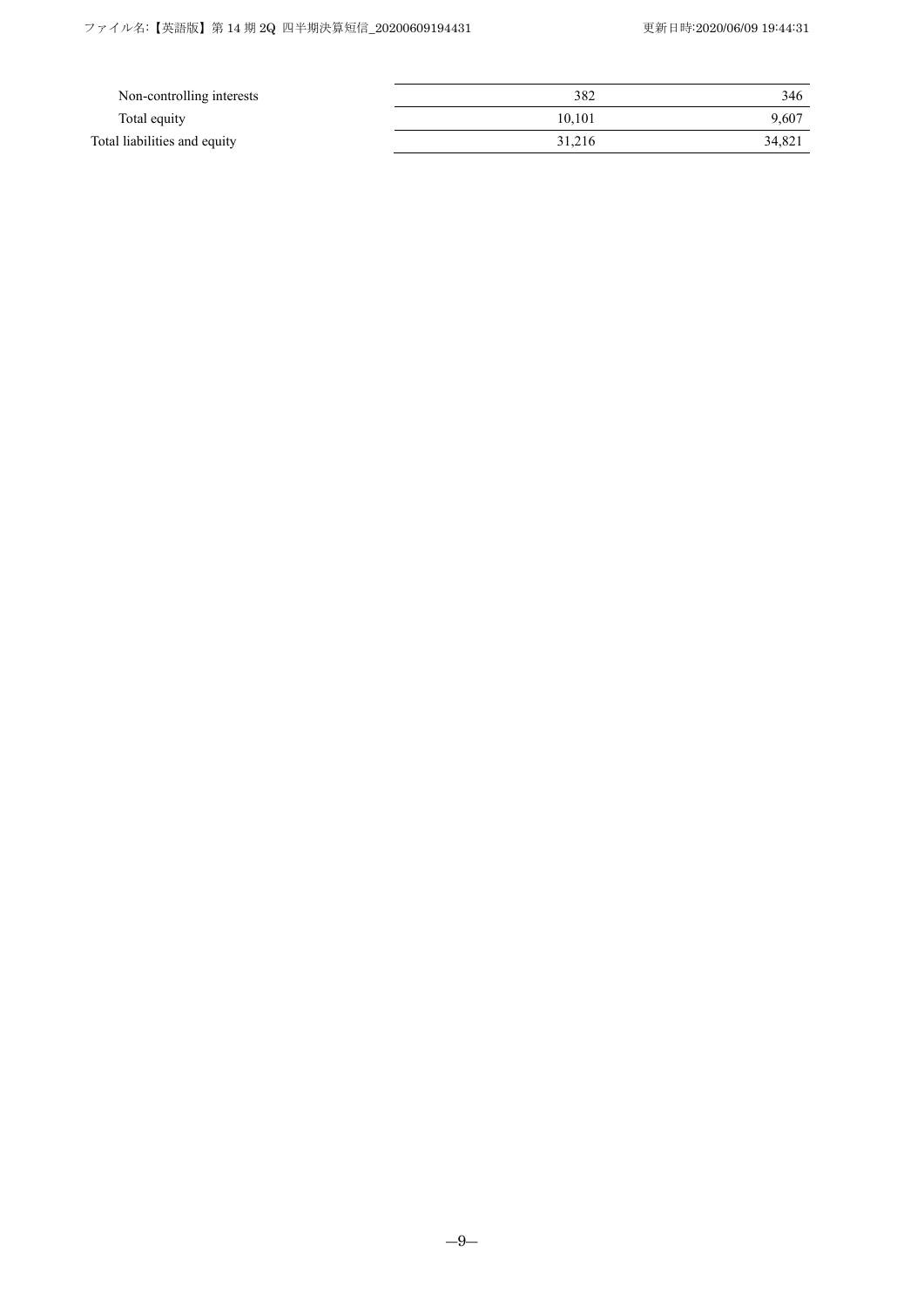# (2) Condensed Consolidated Statement of Income and Condensed Consolidated Statement of Comprehensive Income Condensed Consolidated Statement of Income

For the First Six-month Period

|                                             |                                    | (Millions of yen)                         |
|---------------------------------------------|------------------------------------|-------------------------------------------|
|                                             | Six months ended March 31,<br>2019 | Six months ended March 31,<br>2020        |
|                                             | $(Oct. 1, 2018 - Mar. 31, 2019)$   | (Oct. 1, $2019 - \text{Mar. } 31, 2020$ ) |
| Net sales                                   | 10,643                             | 15,383                                    |
| Cost of sales                               | $\triangle$ 4,735                  | $\triangle$ 9.580                         |
| Gross profit                                | 5,908                              | 5,803                                     |
| Selling, general and administrative expense | $\triangle 6,181$                  | $\triangle 6,067$                         |
| Share of loss (profit) of entities          | 264                                | $\triangle$ 270                           |
| Other income                                | 220                                | 941                                       |
| Other expenses                              | $\triangle$ 34                     | $\triangle$ 1,067                         |
| Operating income                            | 178                                | $\triangle$ 660                           |
| Finance income                              | 8                                  | 11                                        |
| Finance costs                               | $\triangle$ 46                     | $\triangle$ 110                           |
| Profit before income taxes                  | 140                                | $\triangle$ 759                           |
| Corporate income tax                        | 11                                 | $\triangle$ 19                            |
| Profit                                      | 152                                | $\triangle$ 779                           |
| Profit (loss) attributable to               |                                    |                                           |
| Owners of parent                            | 78                                 | $\wedge$ 741                              |
| Non-controlling interests                   | 74                                 | $\triangle$ 38                            |
| Profit                                      | 152                                | $\triangle$ 779                           |
| Profit per share                            |                                    |                                           |
| Profit (loss) per share (Yen)               | 4.31                               | $\triangle$ 37.14                         |
| Fully diluted profit (loss) per share (Yen) | 4.16                               | $\triangle$ 37.14                         |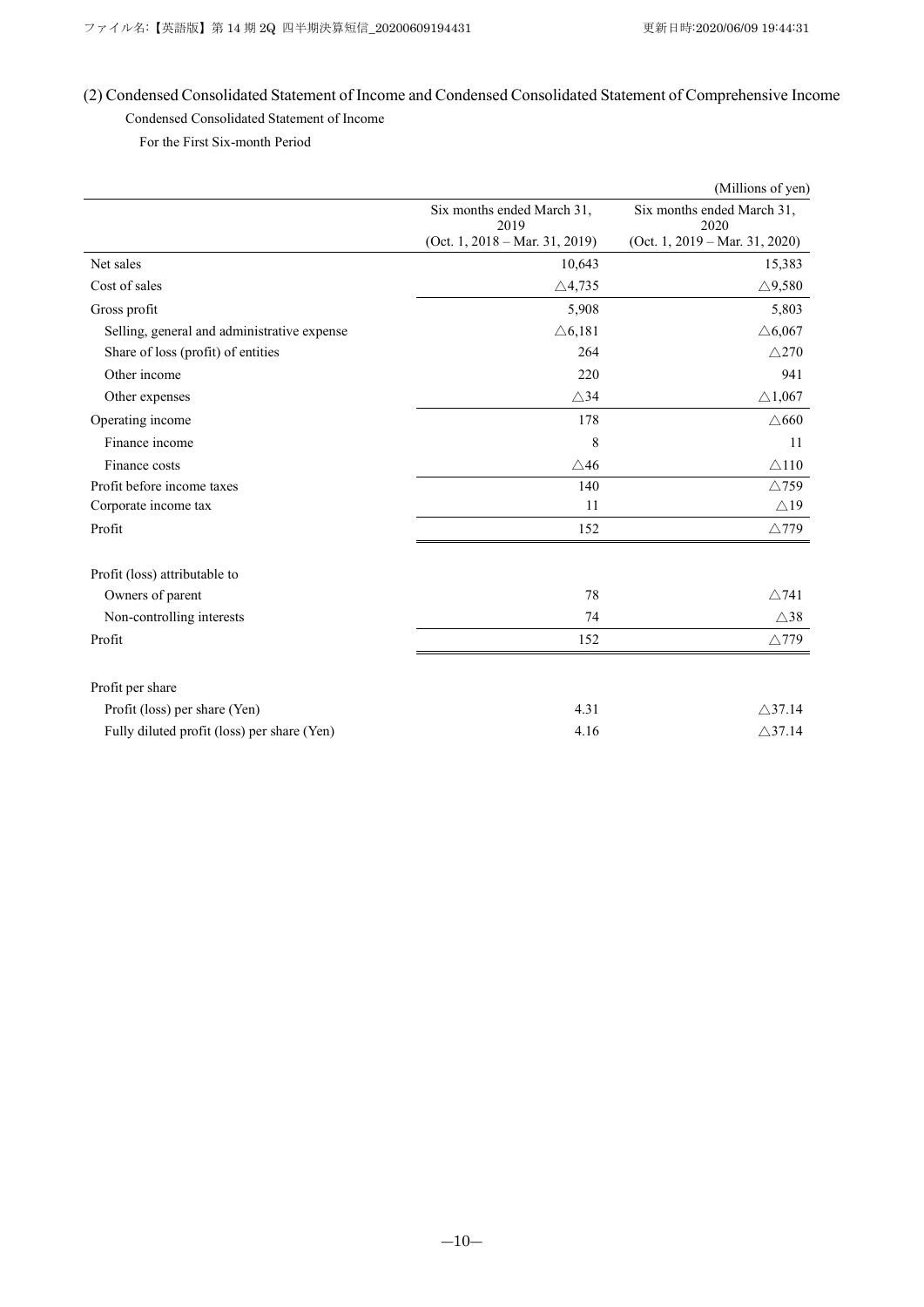# For the Second Quarter Period

|                                             | Note | Second quarter of FY9/19<br>$(Jan. 1, 2019 - Mar. 31, 2019)$ | Second quarter of FY9/20<br>$(Jan. 1, 2020 - Mar. 31, 2020)$ |
|---------------------------------------------|------|--------------------------------------------------------------|--------------------------------------------------------------|
| Net sales                                   | 8    | 5,907                                                        | 7,402                                                        |
| Cost of sales                               |      | $\triangle$ 2,746                                            | $\triangle$ 4,560                                            |
| Gross profit                                |      | 3,161                                                        | 2,842                                                        |
| Selling, general and administrative expense |      | $\triangle$ 3,158                                            | $\triangle$ 2,942                                            |
| Share of loss (profit) of entities          |      | 158                                                          | $\triangle$ 402                                              |
| Other income                                |      | 211                                                          | 81                                                           |
| Other expenses                              |      | $\triangle$ 12                                               | $\triangle$ 1,040                                            |
| Operating income                            |      | 361                                                          | $\triangle$ 1,461                                            |
| Finance income                              |      | 5                                                            | 5                                                            |
| Finance costs                               |      | $\triangle$ 21                                               | $\triangle$ 52                                               |
| Profit before income taxes                  |      | 345                                                          | $\triangle$ 1,508                                            |
| Corporate income tax                        |      | $\triangle$ 42                                               | 59                                                           |
| Profit                                      |      | 302                                                          | $\triangle$ 1,448                                            |
| Profit (loss) attributable to               |      |                                                              |                                                              |
| Owners of parent                            |      | 280                                                          | $\triangle$ 1,433                                            |
| Non-controlling interests                   |      | 22                                                           | $\triangle$ 15                                               |
| Profit                                      |      | 302                                                          | $\triangle$ 1,448                                            |
| Profit per share                            |      |                                                              |                                                              |
| Profit (loss) per share (Yen)               |      | 15.20                                                        | $\wedge$ 71.29                                               |
| Fully diluted profit (loss) per share (Yen) |      | 14.71                                                        | $\triangle$ 71.29                                            |

# (Millions of yen)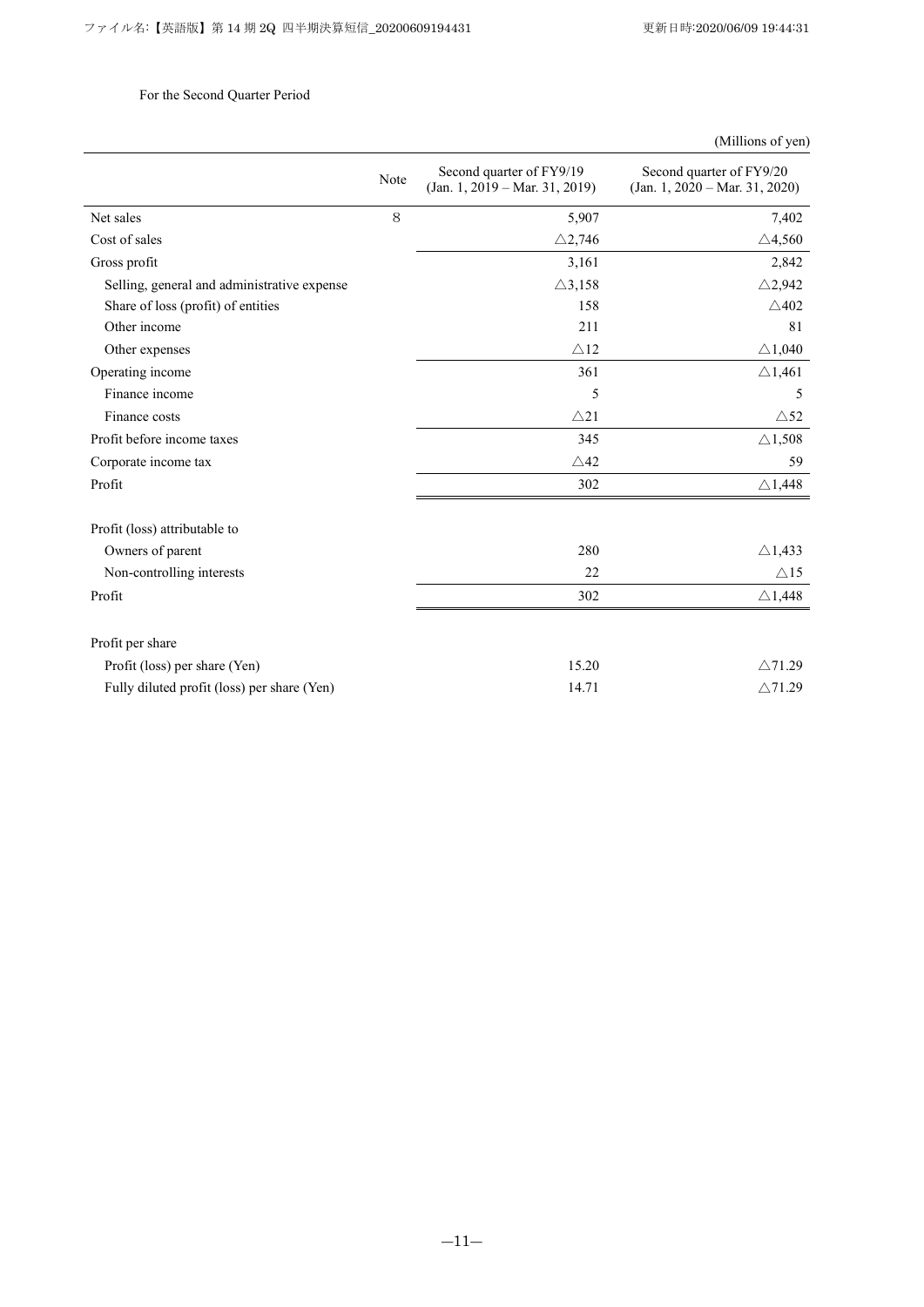### Condensed Consolidated Statement of Comprehensive Income

For the First Six-month Period

|                                                              |                                    | (Millions of yen)                  |
|--------------------------------------------------------------|------------------------------------|------------------------------------|
|                                                              | Six months ended March 31,<br>2019 | Six months ended March 31,<br>2020 |
|                                                              | (Oct. 1, 2018 – Mar. 31, 2019)     | (Oct. 1, 2019 – Mar. 31, 2020)     |
|                                                              |                                    |                                    |
| Profit                                                       | 152                                | $\triangle$ 779                    |
| Other comprehensive income, net of tax                       |                                    |                                    |
| Items that may be reclassified as profit or loss             |                                    |                                    |
| Translation<br>adjustments<br>of<br>foreign<br>operations    | $\triangle 6$                      | $\triangle$ 11                     |
| Cash flow hedge                                              | $\triangle 0$                      | $\triangle 0$                      |
| Total of items that may be reclassified as profit<br>or loss | $\triangle 6$                      | $\triangle$ 11                     |
| Total of other comprehensive income, net of tax              | $\triangle 6$                      | $\triangle$ 11                     |
| Comprehensive income                                         | 145                                | $\triangle$ 791                    |
|                                                              |                                    |                                    |
| Comprehensive income attributable to                         |                                    |                                    |
| Owners of parent                                             | 74                                 | $\triangle$ 747                    |
| Non-controlling interests                                    | 70                                 | $\triangle$ 43                     |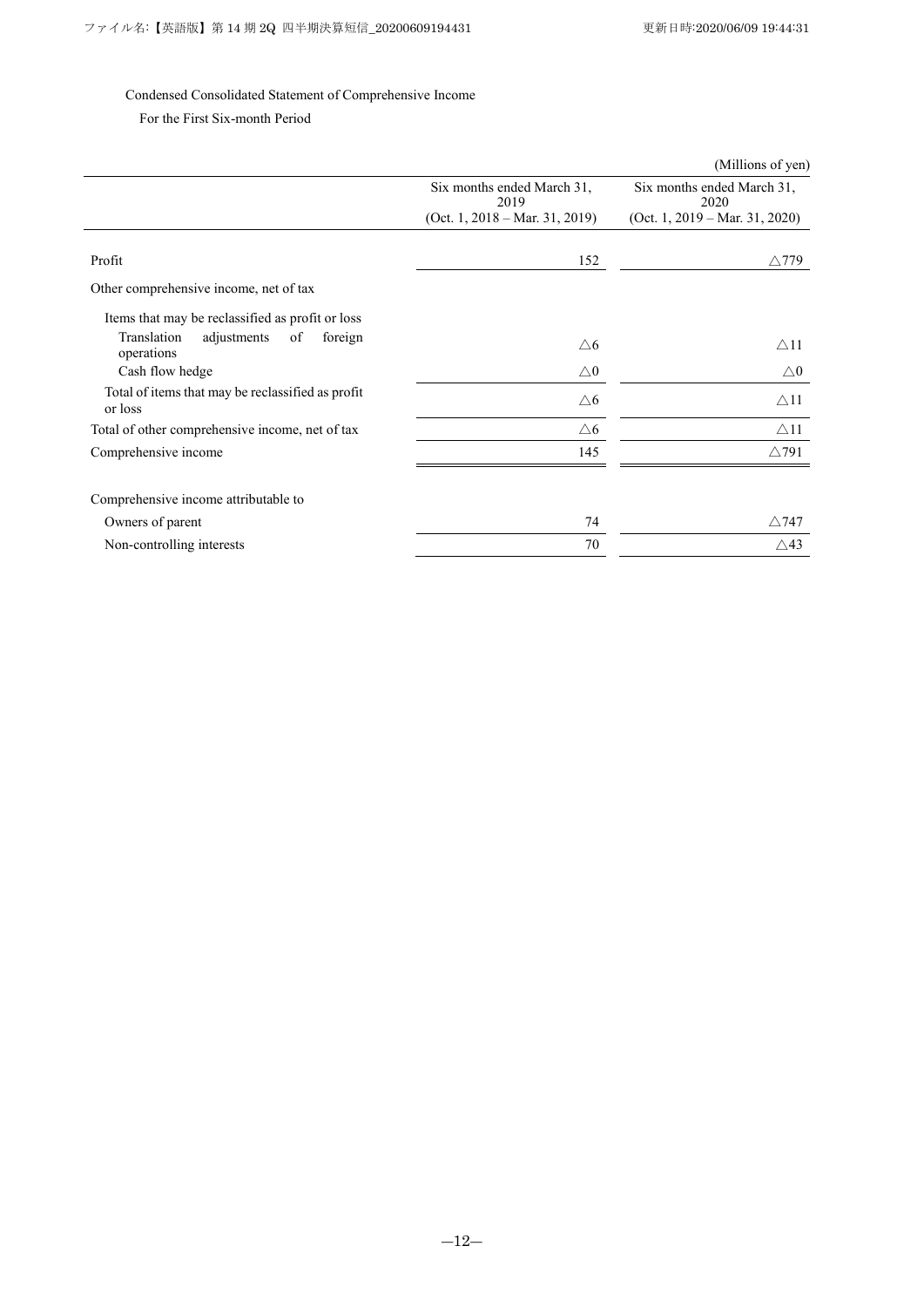# For the Second Quarter Period

|                                                              |      |                                                              | (Millions of yen)                                            |
|--------------------------------------------------------------|------|--------------------------------------------------------------|--------------------------------------------------------------|
|                                                              | Note | Second quarter of FY9/19<br>$(Jan. 1, 2019 - Mar. 31, 2019)$ | Second quarter of FY9/20<br>$(Jan. 1, 2020 - Mar. 31, 2020)$ |
|                                                              |      |                                                              |                                                              |
| Profit                                                       |      | 302                                                          | $\triangle$ 1,448                                            |
| Other comprehensive income, net of tax                       |      |                                                              |                                                              |
| Items that may be reclassified as profit or loss             |      |                                                              |                                                              |
| Translation<br>adjustments<br>foreign<br>of<br>operations    |      | 2                                                            | $\triangle 10$                                               |
| Cash flow hedge                                              |      | $\theta$                                                     |                                                              |
| Total of items that may be reclassified as profit<br>or loss |      | $\overline{2}$                                               | $\wedge$ 10                                                  |
| Total of other comprehensive income, net of tax              |      | $\overline{c}$                                               | $\triangle 10$                                               |
| Comprehensive income                                         |      | 305                                                          | $\triangle$ 1,459                                            |
| Comprehensive income attributable to                         |      |                                                              |                                                              |
| Owners of parent                                             |      | 281                                                          | $\triangle$ 1,439                                            |
| Non-controlling interests                                    |      | 24                                                           | $\triangle 20$                                               |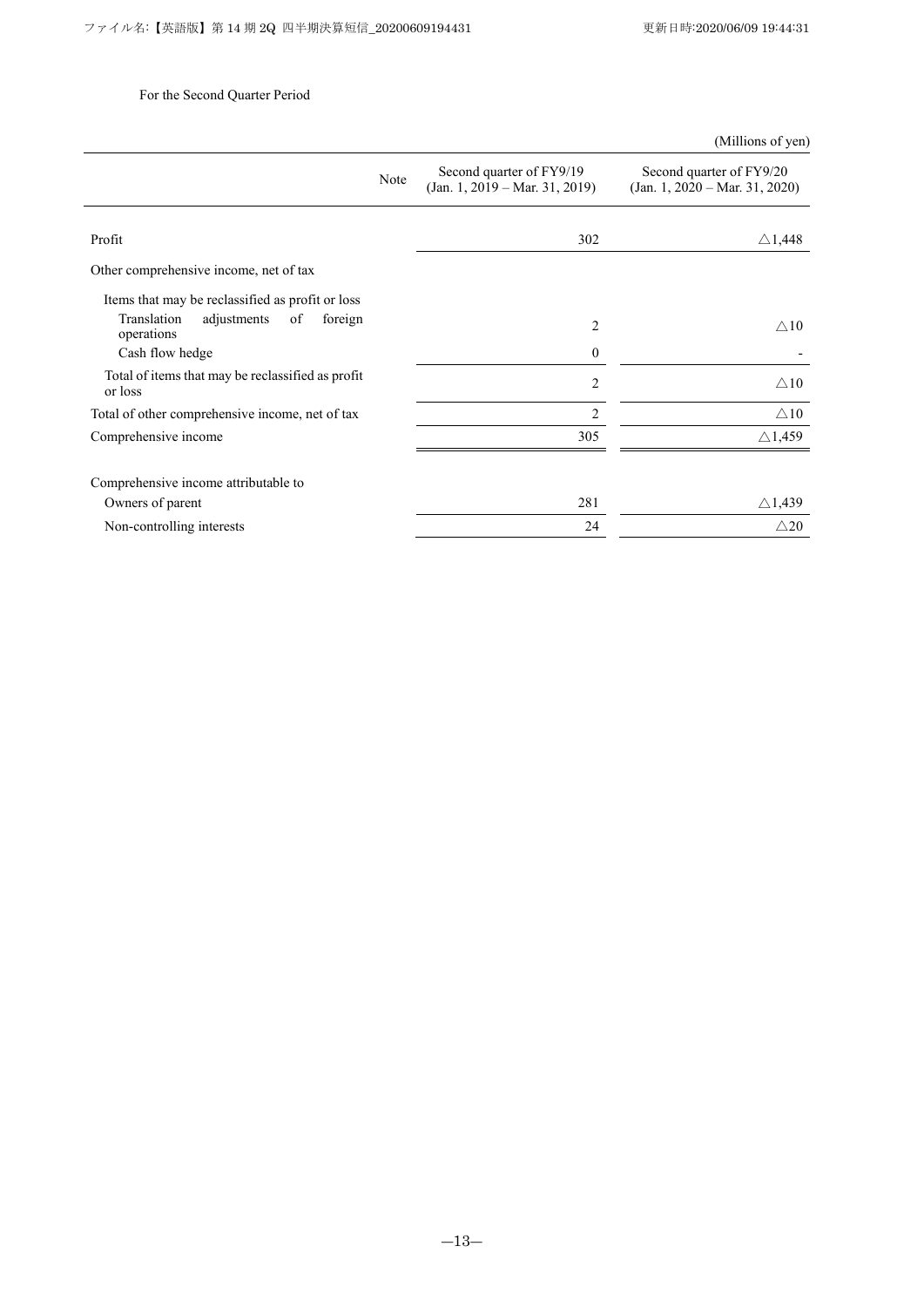# (3) Condensed Consolidated Statement of Changes in Equity

### Six months ended March 31, 2019 (Oct. 1, 2018 – Mar. 31, 2019)

|                                                            |       |                               |                          |                          |                          |                 |                          | (Millions of yen) |
|------------------------------------------------------------|-------|-------------------------------|--------------------------|--------------------------|--------------------------|-----------------|--------------------------|-------------------|
|                                                            |       | Non-                          |                          |                          |                          |                 |                          |                   |
|                                                            |       | Capital stock Capital surplus | Retained<br>earnings     | Other items of<br>equity | Treasury<br>shares       | Total           | controlling<br>interests | Total equity      |
| As of October 1, 2018                                      | 1,100 | 2,117                         | 1,865                    | 5                        | -                        | 5,089           | 380                      | 5,470             |
| Profit (loss)                                              |       | $\overline{\phantom{a}}$      | 78                       | $\overline{\phantom{a}}$ | $\overline{\phantom{a}}$ | 78              | 74                       | 152               |
| Other comprehensive income                                 |       | $\overline{\phantom{a}}$      | $\overline{\phantom{a}}$ | $\triangle$ 3            | $\overline{\phantom{0}}$ | $\triangle$ 3   | $\triangle$ 3            | $\triangle 6$     |
| Total comprehensive income                                 |       | $\overline{\phantom{a}}$      | 78                       | $\triangle$ 3            | $\overline{\phantom{a}}$ | 74              | 70                       | 145               |
| Dividends of surplus                                       |       | $\triangle$ 177               | $\overline{\phantom{0}}$ |                          | $\overline{\phantom{a}}$ | $\triangle$ 177 | $\overline{\phantom{a}}$ | $\triangle$ 177   |
| Issuance of new shares                                     | 1,196 | 1,196                         |                          |                          | $\overline{\phantom{0}}$ | 2,393           | $\overline{\phantom{a}}$ | 2,393             |
| Increase (decrease) through<br>transfers and other changes |       |                               | $\overline{\phantom{a}}$ | 12                       | $\overline{\phantom{a}}$ | 12              | $\triangle$ 3            | 8                 |
| Total transactions with owners                             | 1,196 | 1,019                         | $\overline{\phantom{a}}$ | 12                       | $\overline{\phantom{0}}$ | 2,229           | $\triangle$ 3            | 2,225             |
| As of March 31, 2019                                       | 2,297 | 3,137                         | 1,944                    | 14                       |                          | 7,393           | 447                      | 7,841             |

Six months ended March 31, 2020 (Oct. 1, 2019 – Mar. 31, 2020)

(Millions of yen)

|                                                            |                          | Equity attributable to owners of parent |                          |                              |                          |                 |                                  |                 |  |  |
|------------------------------------------------------------|--------------------------|-----------------------------------------|--------------------------|------------------------------|--------------------------|-----------------|----------------------------------|-----------------|--|--|
|                                                            |                          | Capital stock Capital surplus           | Retained<br>earnings     | Other items of<br>equity     | Treasury<br>shares       | Total           | Non-<br>controlling<br>interests | Total equity    |  |  |
| As of October 1, 2019                                      | 2,922                    | 4,175                                   | 2,601                    | 19                           | $\triangle 0$            | 9,719           | 382                              | 10,101          |  |  |
| Adjustment for<br>changes in<br>accounting policies        |                          | $\overline{\phantom{a}}$                | $\triangle$ 34           | $\qquad \qquad \blacksquare$ |                          | $\triangle$ 34  | $\triangle$ 18                   | $\triangle$ 52  |  |  |
| after<br>Balance<br>retrospective<br>restatement           | 2,922                    | 4,175                                   | 2,566                    | 19                           | $\triangle 0$            | 9,684           | 363                              | 10,048          |  |  |
| Profit (loss)                                              | $\overline{\phantom{a}}$ | $\overline{\phantom{a}}$                | $\triangle$ 741          | ٠                            | $\overline{\phantom{a}}$ | $\triangle$ 741 | $\triangle$ 38                   | $\triangle$ 779 |  |  |
| Other comprehensive income                                 |                          |                                         | $\overline{\phantom{a}}$ | $\triangle$ 5                | $\overline{\phantom{a}}$ | $\triangle$ 5   | $\triangle$ 5                    | $\triangle$ 11  |  |  |
| Total comprehensive income                                 |                          | $\overline{\phantom{a}}$                | $\triangle$ 741          | $\triangle$ 5                | $\overline{\phantom{a}}$ | $\triangle$ 747 | $\triangle$ 43                   | $\triangle$ 791 |  |  |
| Dividends of surplus                                       |                          | $\triangle$ 198                         |                          |                              |                          | $\triangle$ 198 | $\overline{\phantom{a}}$         | $\triangle$ 198 |  |  |
| Issuance of new shares                                     | 11                       | 11                                      | $\overline{\phantom{a}}$ | ٠                            | $\overline{\phantom{a}}$ | 23              | $\overline{\phantom{a}}$         | 23              |  |  |
| Increase (decrease) by share<br>exchanges                  |                          | 510                                     |                          |                              |                          | 510             | $\overline{\phantom{a}}$         | 510             |  |  |
| Increase (decrease) through<br>transfers and other changes |                          | $\triangle$ 22                          | $\overline{\phantom{a}}$ | 8                            |                          | $\triangle$ 14  | 26                               | 12              |  |  |
| Total transactions with owners                             | 11                       | 302                                     |                          | 8                            | $\overline{\phantom{a}}$ | 322             | 26                               | 349             |  |  |
| As of March 31, 2020                                       | 2,934                    | 4,478                                   | 1,825                    | 22                           | $\triangle 0$            | 9,260           | 346                              | 9,607           |  |  |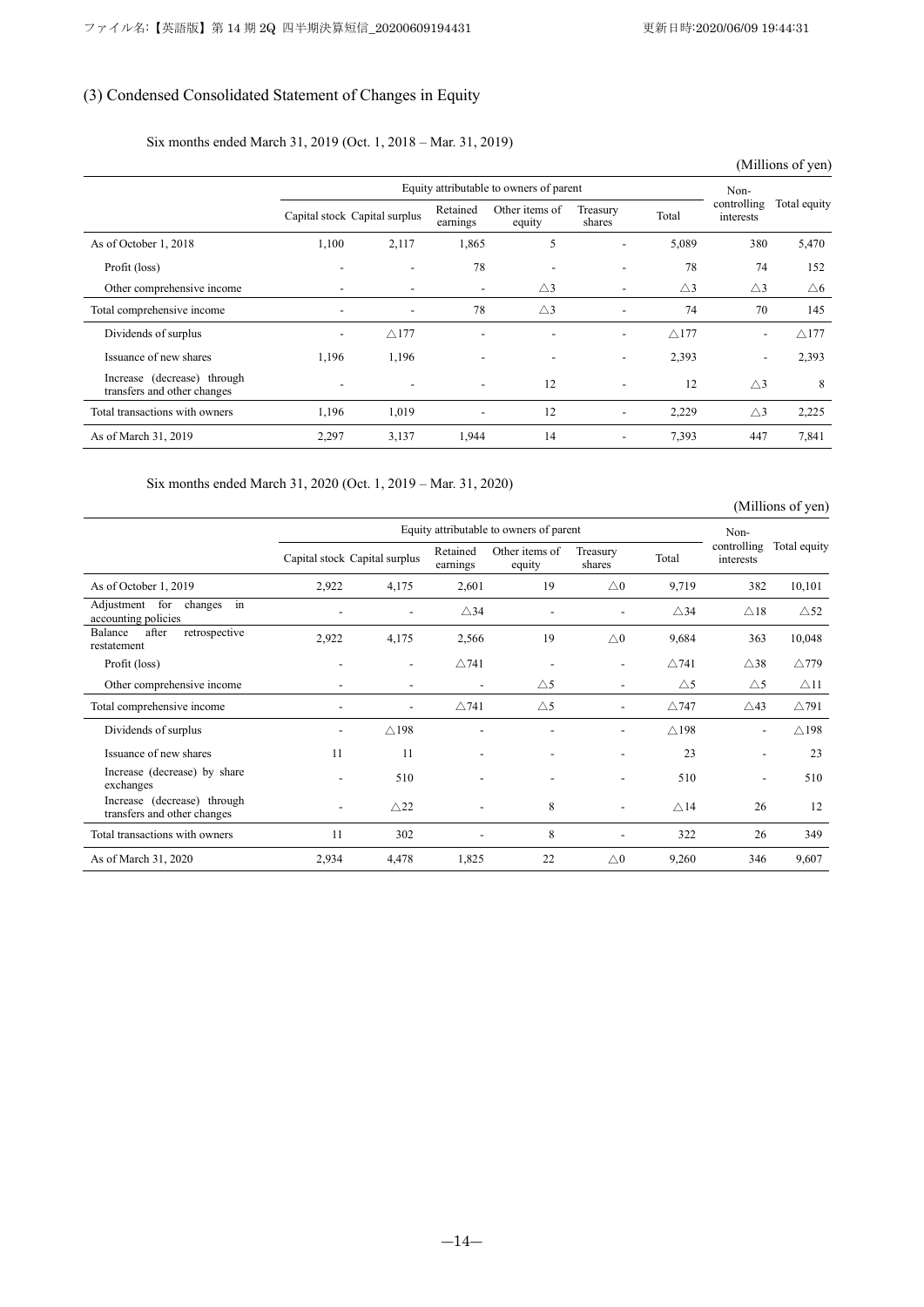# (4) Condensed Consolidated Statement of Cash Flows

|                                                                                                      |                                           | (Millions of yen)                  |
|------------------------------------------------------------------------------------------------------|-------------------------------------------|------------------------------------|
|                                                                                                      | Six months ended March 31,<br>2019        | Six months ended March 31,<br>2020 |
|                                                                                                      | (Oct. 1, $2018 - \text{Mar. } 31, 2019$ ) | (Oct. 1, 2019 – Mar. 31, 2020)     |
| Cash flows from operating activities                                                                 |                                           |                                    |
| Profit (loss) before tax                                                                             | 140                                       | $\triangle$ 759                    |
| Depreciation and amortization expense                                                                | 446                                       | 849                                |
| Investment income (loss)                                                                             | $\triangle$ 264                           | 270                                |
| Negative goodwill                                                                                    | $\wedge$ 209                              | $\triangle$ 755                    |
| Impairment losses                                                                                    |                                           | 1,044                              |
| (Increase) decrease in trade and other receivables                                                   | $\triangle$ 1,025                         | $\triangle$ 1,473                  |
| Increase (decrease) in trade and other payables                                                      | 570                                       | 256                                |
| Decrease (increase) in advance payments - trade                                                      | 98                                        | 21                                 |
| Decrease (increase) in guarantee deposits                                                            | 28                                        | $\triangle$ 154                    |
| Decrease (increase) in investment securities for sale                                                | $\triangle$ 365                           | $\triangle$ 94                     |
| Other                                                                                                | 77                                        | 68                                 |
| Subtotal                                                                                             | $\triangle$ 489                           | 672                                |
| Interest and dividend income received                                                                | 6                                         | 9                                  |
| Interest expenses paid                                                                               | $\triangle$ 45                            | $\triangle$ 100                    |
| Income taxes paid                                                                                    | $\triangle$ 7                             | $\wedge$ 162                       |
| Net cash provided by (used in) operating activities                                                  | $\triangle$ 536                           | $\triangle$ 926                    |
|                                                                                                      |                                           |                                    |
| Cash flows from investing activities                                                                 |                                           |                                    |
| Purchase of investment securities                                                                    |                                           | $\triangle$ 111                    |
| Purchase of property, plant and equipment                                                            | $\wedge$ 102                              | $\triangle$ 134                    |
| Purchase of intangible assets                                                                        | $\triangle$ 615                           | $\triangle$ 577                    |
| Payments for lease deposits                                                                          | $\triangle$ 49                            |                                    |
| Collection of lease deposits                                                                         | 82                                        | 1                                  |
| Proceeds from withdrawal of time deposits                                                            | 3                                         | 51                                 |
| Proceeds from purchase of shares of subsidiaries                                                     | 5                                         | 553                                |
| resulting in change in scope of consolidation<br>Payments for transfer of business                   | $\triangle$ 136                           | $\triangle 150$                    |
| Other                                                                                                | 15                                        | 59                                 |
| Net cash provided by (used in) investing activities                                                  | $\triangle$ 795                           | $\triangle$ 307                    |
|                                                                                                      |                                           |                                    |
| Cash flows from financing activities                                                                 |                                           |                                    |
| Net increase (decrease) in short-term loans payable                                                  | 333                                       | $\triangle$ 371                    |
| Proceeds from long-term loans payable                                                                | 1,401                                     |                                    |
| Repayments of long-term loans payable                                                                | $\triangle$ 970                           | $\triangle$ 847                    |
| Proceeds from issuance of common shares                                                              | 2,366                                     |                                    |
| Repayments of lease obligations                                                                      |                                           | $\triangle$ 244                    |
| Dividends paid to owners of the parent company                                                       | $\triangle$ 176                           | $\triangle$ 190                    |
| Other                                                                                                | $\triangle 4$                             | 21                                 |
| Net cash provided by (used in) financing activities                                                  | 2,949                                     | $\triangle$ 1,631                  |
|                                                                                                      |                                           |                                    |
| Effect of exchange rate change on cash and cash                                                      | $\triangle 4$                             | 3                                  |
| equivalents                                                                                          |                                           |                                    |
| Net increase (decrease) in cash and cash equivalents                                                 | 1,612                                     | $\triangle$ 2,861                  |
| Cash and cash equivalents at beginning of period                                                     | 5,320                                     | 8,997                              |
| Decrease in cash and cash equivalents resulting from<br>exclusion of subsidiaries from consolidation |                                           | $\triangle 68$                     |
| Cash and cash equivalents at end of period                                                           | 6,932                                     | 6,067                              |
|                                                                                                      |                                           |                                    |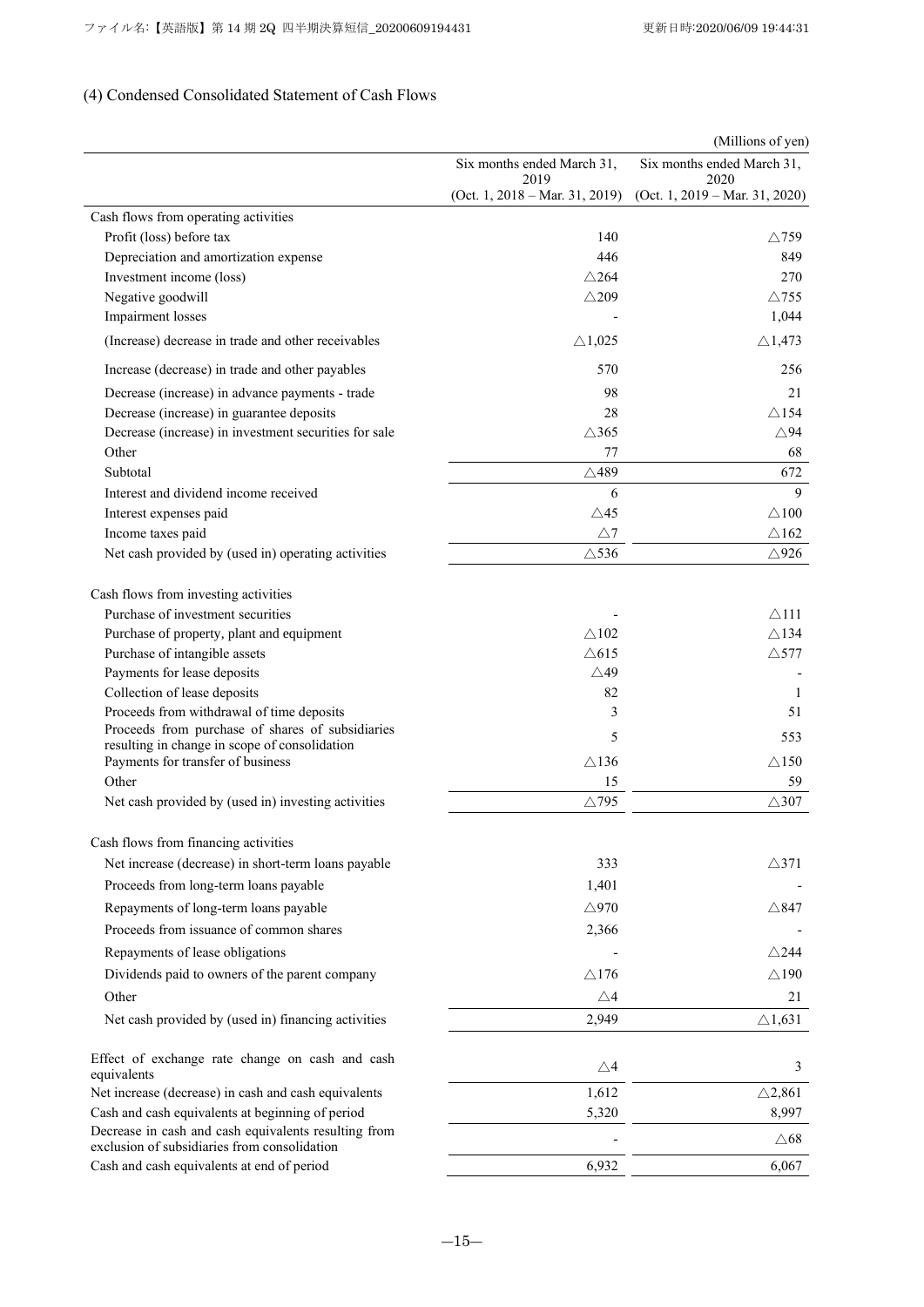### (5) Notes to Condensed Consolidated Financial Statements

(Notes on going concern assumptions) Not applicable.

### (Changes in accounting policies)

### Application of IFRS 16 *Leases*

The Group applied IFRS 16 *Leases* (issued in January 2016) (hereinafter referred to as "IFRS 16") starting from the first three months of this consolidated fiscal year. On applying IFRS 16, the Group chose the method of recognizing the cumulative effect of application of the standard at the date of initial application (October 1, 2019), which is permitted under transition provisions, and not retrospectively restating comparative information.

### (i) Definition of lease

As a result of the application of IFRS 16, at the inception of a contract, the Group assesses whether the contract is, or contains, a lease. A *contract* is, or *contains*, a *lease if* it conveys the *right* to *control* the *use* of an identified *asset* for a period of time in *exchange* for consideration.

To assess whether a contract conveys the right to control the use of an identified asset, the Group considers whether a contract includes use of an identified asset, whether the Group has the right to obtain substantially all of the economic benefits from the use of the asset throughout the period of use, and whether the Group has the right to direct use of the asset.

#### (ii) Accounting for leases

#### Leases as lessee

At the commencement of the lease, with respect to the lease components of leases except for short-term leases and low value asset leases, the Group recognizes a right-of-use asset and the related lease liability. At the commencement date, the Group measures the right-of-use asset at cost and measures the lease liability at the *present value* of the *lease payments* that are *not paid* at that date.

The cost of the right-of-use asset consists of the amount of the initial measurement of the lease liability, any initial direct costs, any lease payments made before the commencement date and other adjustments. The discount rate used to determine the present value of leases payment is the interest rate implicit in the lease, if that rate can be readily determined, and if that rate cannot be readily determined, the Group uses the Group's incremental borrowing rate.

The lease term is the noncancellable period of the lease including the period covered by the option to extend the lease (when the Group is reasonably certain to exercise an option to extend the lease) and the period covered by the option to terminate the lease (when the Group is reasonably certain not to exercise the option to terminate the lease).

After the commencement date, the right-of-use asset is measured at cost less *accumulated* depreciation and impairment losses. When depreciating right of use assets, the Group *applies* the *depreciation requirements* in *IAS 16 Property, Plant and Equipment*. The Group also applies IAS 36 *Impairment of Assets* when assessing whether to depreciate right-of-use assets and when accounting for identified impairment losses.

If the lease transfers ownership of the underlying asset to the Group by the end of the lease term or if the Group is reasonably certain to exercise the lessee's purchase option, the Group depreciates the right-of-use asset from the commencement date to the end of the useful life of the underlying asset. Otherwise, the Group depreciates the right-ofuse asset by the straight-line method from the commencement date to the earlier of the end of the useful life of the rightof-use asset or the end of the lease term.

After the commencement date, the Group measures the lease liability by increasing the carrying amount to reflect interest on the lease liability and reduces the carrying amount to reflect the lease payments made. The Group also remeasures the carrying amount to reflect any fluctuation of lease payments or lease modifications or to reflect revised in-substance fixed lease payments.

The Group expenses lease payments related to short-term leases and low value leases by the straight-line method.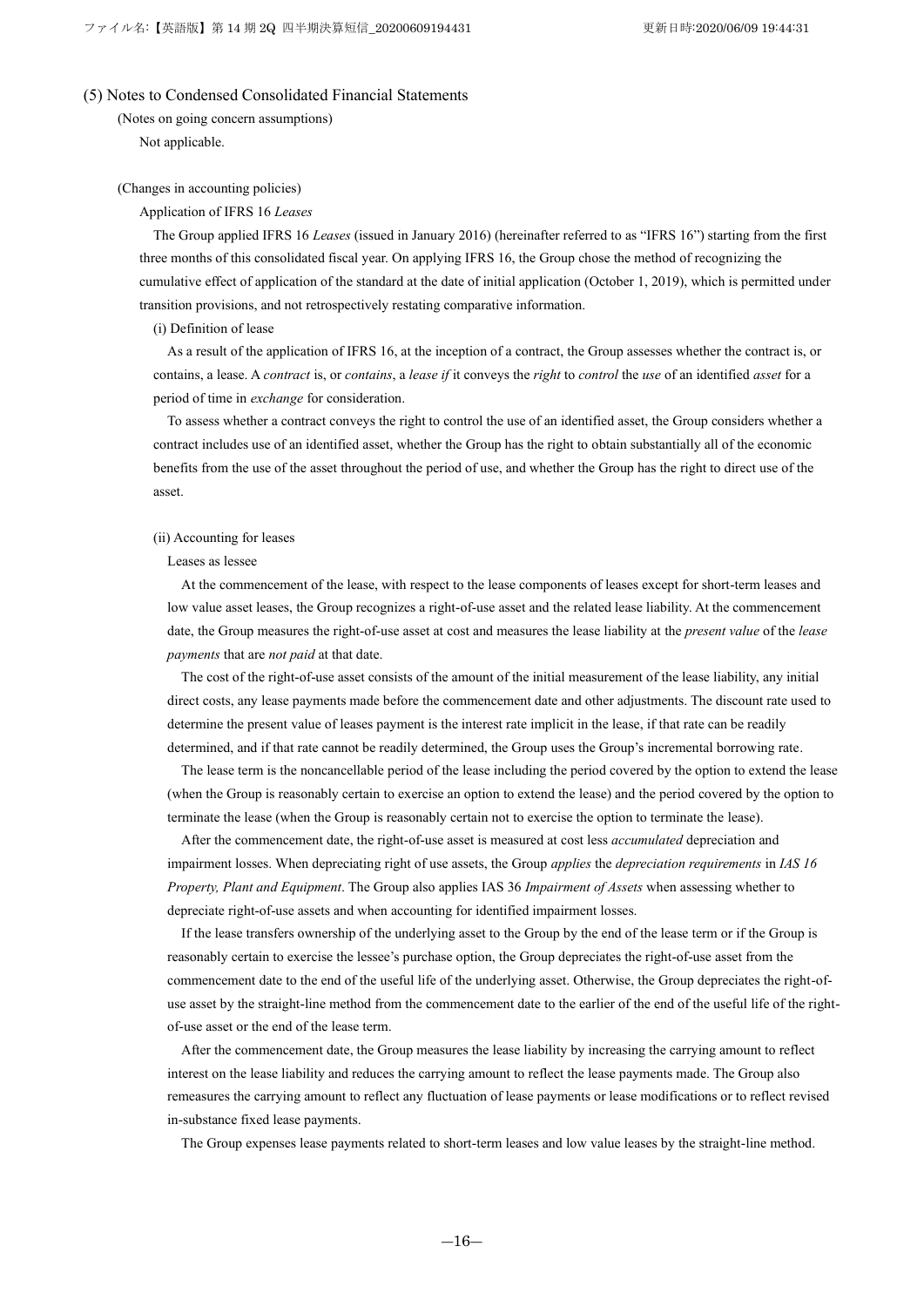### Accounting on transition

On applying IFRS 16, the Group applies the practical expedient that does not require it to reassess whether existing contracts contain a lease. Accordingly, assessment of leases in accordance with the definition of a lease under IFRS 16 applies only to contracts concluded or amended on or after October 1, 2019.

#### Leases as lessee

(Leases classified as an operating lease under IAS 17)

A lease liability at transition is measured at present value of the remaining lease payments as of the transition date discounted at the Group's incremental borrowing rate as of October 1, 2019. A right-of-use asset at transition is measured by one of the methods shown below:

・carrying value as if IFRS 16 had always been in place calculated from lease commencement; provided, however, that the discount rate is the lessee's incremental borrowing rate as of the date of initial application; or

・set equal to the lease liability, adjusted for any prepaid or accrued lease payments.

When applying IFRS 16 to leases previously classified as operating leases under IAS 17, the Group applies the practical expedients shown below:

・apply a single discount rate to a portfolio of leases with reasonably similar characteristics;

・account for leases for which the lease term ends within 12 months of the date of initial application by the same method used for short-term leases;

・exclude initial direct costs from the measurement of the right-of-use asset as of the date of initial application; and

・use hindsight with respect to contracts with options to extend or cancel when determining the lease term, etc.

(Lease classified as a finance lease under IAS 17)

The carrying value of the right-of-use asset and the lease liability is determined based on the carrying value of the lease asset and lease liability under IAS 17 immediately before the date of initial application.

### (iii) Impact on the condensed quarterly consolidated financial statements

On application of IFRS 16, in the condensed quarterly consolidated statements of financial position at the beginning of the period, the Group additionally recognized right-of-use assets of 4,819 million yen and lease liabilities of 4,871 million yen, and recognized decreased of 34 million yen in retained earnings and 18 million yen in non-controlling interests.

The weighted average of the lessee's incremental borrowing rates applied to lease liabilities recognized in the condensed quarterly consolidated statements of financial position as of the date of initial application is 0.7% to 4.8%.

(Segment information, etc.)

#### (1) Summary of reportable segments

The Company's reportable segments are its business units that have separate financial information available and that are subject to periodical examinations by the Board of Directors for the purpose of determining the allocation of management resources and evaluating performance.

Under its "One Asia" vision, the Group aims to serve as a bridge connecting various opportunities and engineers in Asia. With the Online Travel Agency Business, IT Offshore Development Business and Investment Business as its three mainstay businesses, the Group classifies these businesses, with their highly unique business models, as its main reportable business segments and draws up and determine Group strategies accordingly.

The businesses and main products belonging to each reportable segment are as follows:

Online Travel Agency Business: AirTrip travel agency services, services for foreign visitorsin Japan, life innovation services IT Offshore Development Business: Lab-type offshore development services and BPO services

Investment Business: Investment in growing companies and turnarounds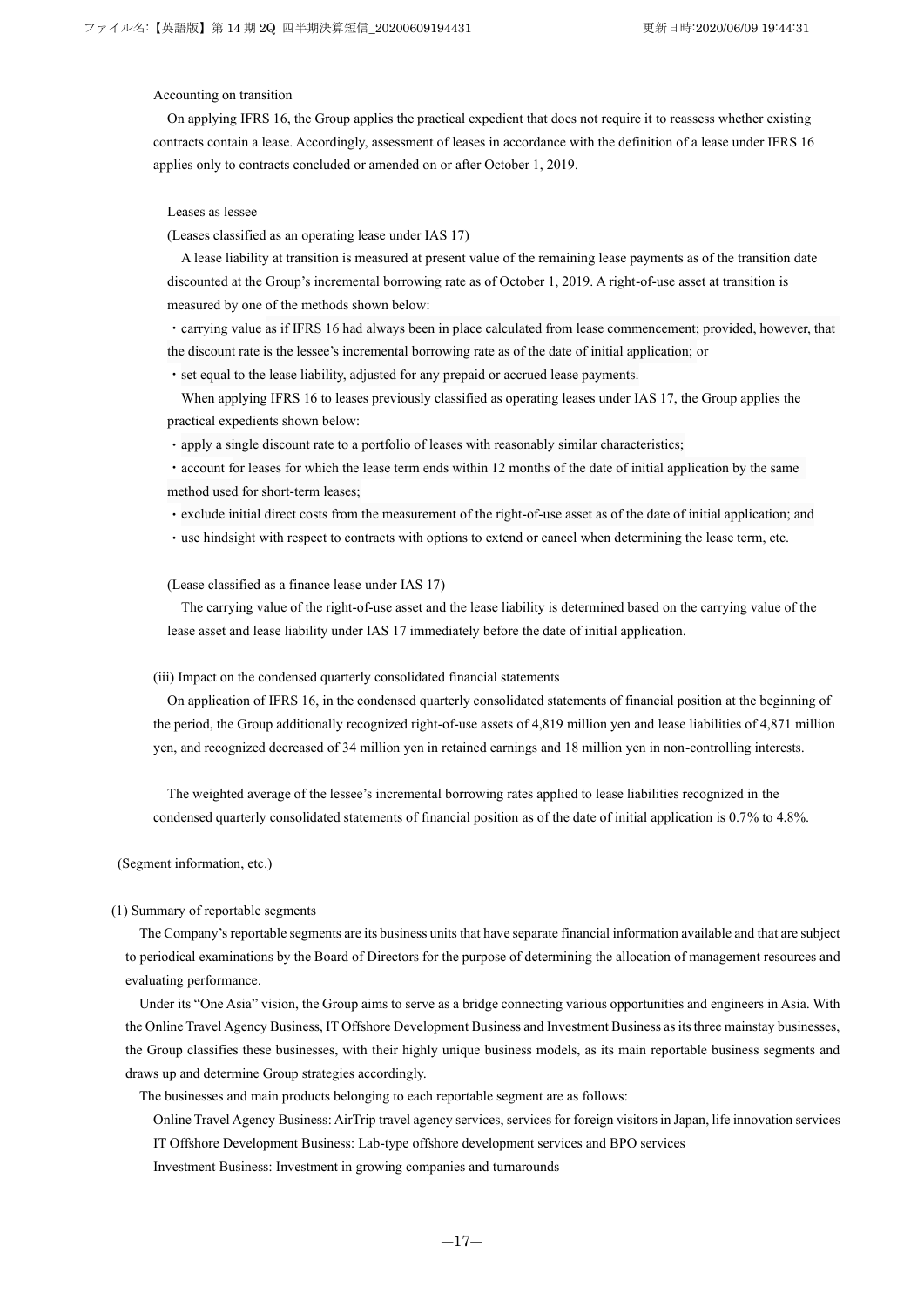(2) Calculation method of segment income (loss) and segment performance

The accounting process for the reportable business segments is the same as that used for the preparation of the condensed consolidated financial statements.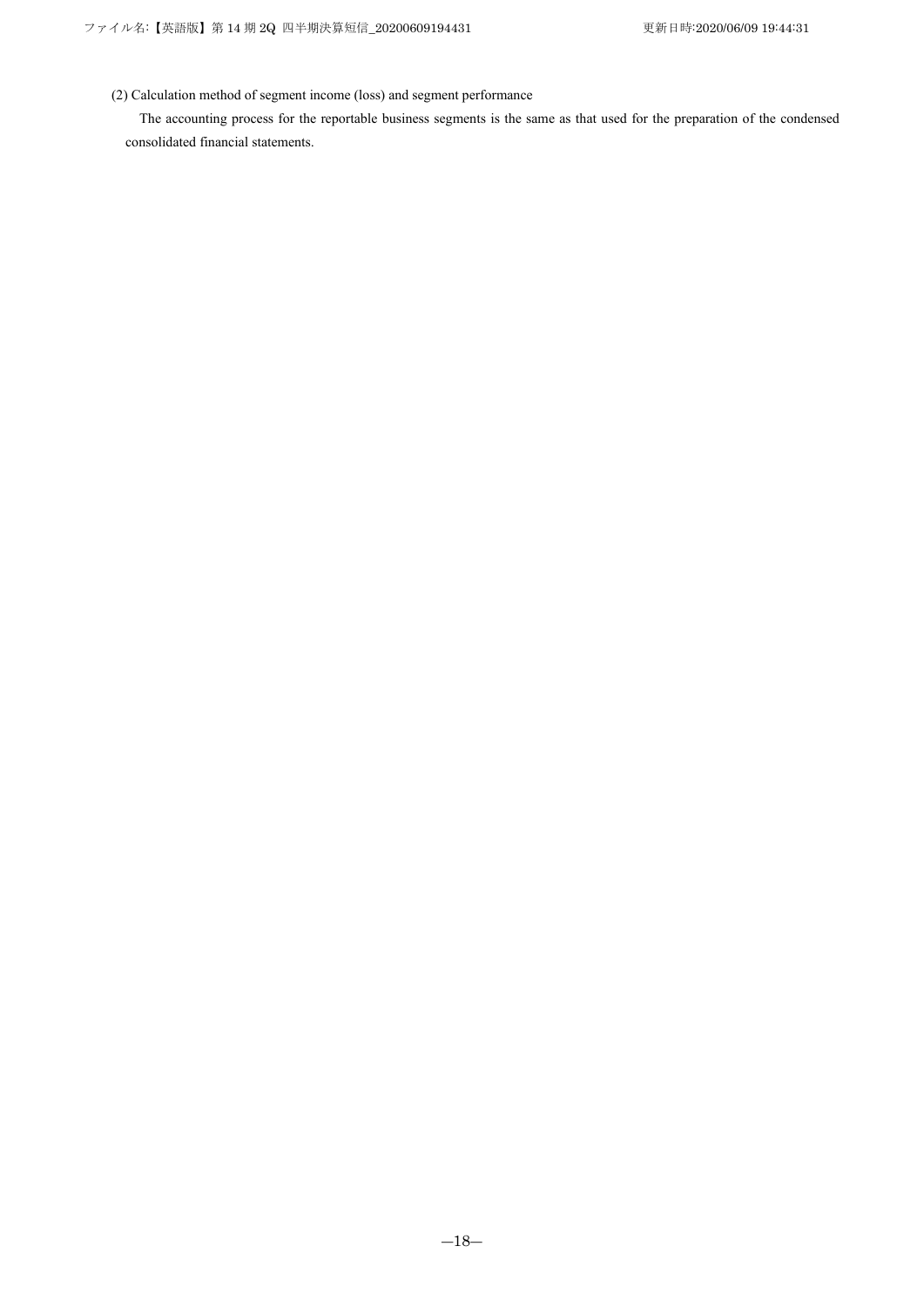| (Millions of yen)                    |                                               |                                         |                               |        |                          |        |                             |                        |  |
|--------------------------------------|-----------------------------------------------|-----------------------------------------|-------------------------------|--------|--------------------------|--------|-----------------------------|------------------------|--|
|                                      |                                               | Reportable segments                     |                               |        |                          |        |                             |                        |  |
|                                      | Online<br>Travel<br>Agency<br><b>Business</b> | IT Offshore<br>Developme<br>nt Business | Investment<br><b>Business</b> | Total  | Other<br>(Note 1)        | Total  | Adjustme<br>nts<br>(Note 2) | Consolidate<br>d Total |  |
| External sales revenue               | 9,500                                         | 1,142                                   | $\theta$                      | 10,643 | $\mathbf{0}$             | 10,643 |                             | 10,643                 |  |
| Intersegment revenue                 | 32                                            | 308                                     | $\overline{\phantom{a}}$      | 341    | $\overline{\phantom{a}}$ | 341    | $\triangle$ 341             |                        |  |
| Total sales revenue                  | 9,533                                         | 1,450                                   | $\mathbf{0}$                  | 10,985 | $\boldsymbol{0}$         | 10,985 | $\triangle$ 341             | 10,643                 |  |
| Segment profits (losses)<br>(Note 3) | 234                                           | 111                                     | 237                           | 583    | $\triangle 0$            | 583    | $\triangle$ 405             | 178                    |  |
| Financial income                     |                                               |                                         |                               |        |                          |        |                             | 8                      |  |
| Financial expenses                   |                                               |                                         |                               |        |                          |        |                             | $\triangle$ 46         |  |
| before<br>Income<br>income<br>taxes  |                                               |                                         |                               |        |                          |        |                             | 140                    |  |

# (3) Information about segment income (loss) and segment performance

Six months ended March 31, 2019 (Oct. 1, 2018 – Mar. 31, 2019)

(Note 1) The category "Other" includes the business segments not included in the reportable segments, such as advertising revenue. (Note 2) The category "Adjustments" mainly consists of corporate expenses that do not belong to any reportable segment and intersegment transactions.

(Note 3) The segment profit or loss has been adjusted to the operating income stated in the condensed quarterly consolidated statement of income.

Six months ended March 31, 2020 (Oct. 1, 2019 – Mar. 31, 2020)

|                                      | (Millions of yen)                             |                                         |                               |        |                   |        |                             |                        |  |  |
|--------------------------------------|-----------------------------------------------|-----------------------------------------|-------------------------------|--------|-------------------|--------|-----------------------------|------------------------|--|--|
|                                      |                                               | Reportable segments                     |                               |        |                   |        |                             |                        |  |  |
|                                      | Online<br>Travel<br>Agency<br><b>Business</b> | IT Offshore<br>Developme<br>nt Business | Investment<br><b>Business</b> | Total  | Other<br>(Note 1) | Total  | Adjustme<br>nts<br>(Note 2) | Consolidate<br>d Total |  |  |
| External sales revenue               | 14,295                                        | 1,016                                   | 71                            | 15,383 | $\mathbf{0}$      | 15,383 | $\overline{\phantom{a}}$    | 15,383                 |  |  |
| Intersegment revenue                 | -                                             | 425                                     | $\overline{\phantom{a}}$      | 425    | -                 | 425    | $\triangle$ 425             |                        |  |  |
| Total sales revenue                  | 14,295                                        | 1,441                                   | 71                            | 15,808 | $\mathbf{0}$      | 15,808 | $\triangle$ 425             | 15,383                 |  |  |
| Segment profits (losses)<br>(Note 3) | 198                                           | 53                                      | $\triangle$ 243               | 9      | $\triangle 0$     | 9      | $\triangle$ 669             | $\triangle$ 660        |  |  |
| Financial income                     |                                               |                                         |                               |        |                   |        |                             | 11                     |  |  |
| Financial expenses                   |                                               |                                         |                               |        |                   |        |                             | $\triangle$ 110        |  |  |
| before<br>Income<br>income<br>taxes  |                                               |                                         |                               |        |                   |        |                             | $\triangle$ 759        |  |  |

(Note 1) The category "Other" includes the business segments not included in the reportable segments, such as advertising revenue.

(Note 2) The category "Adjustments" mainly consists of corporate expenses that do not belong to any reportable segment and intersegment transactions.

(Note 3) The segment profit or loss has been adjusted to the operating income stated in the condensed quarterly consolidated statement of income.